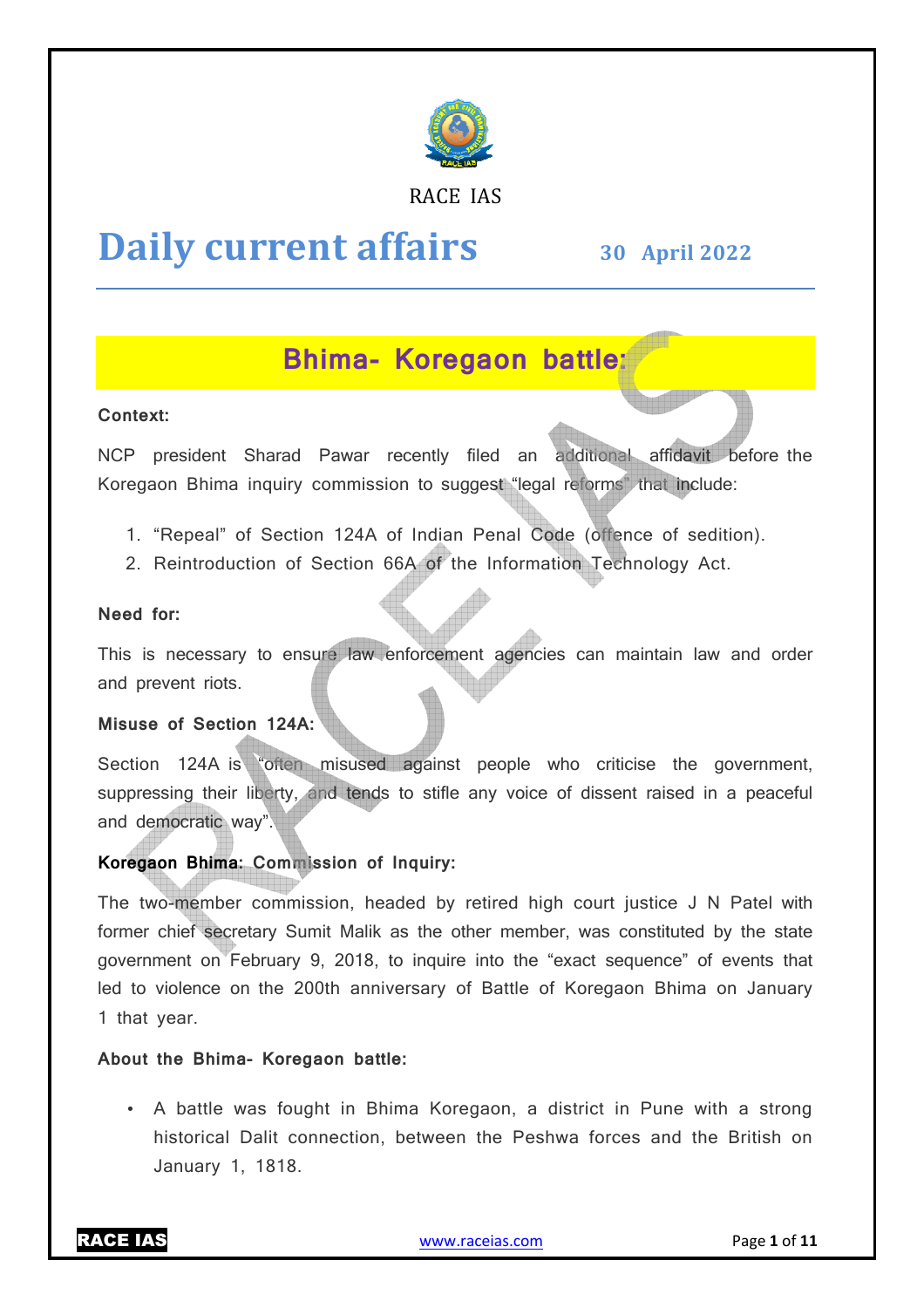• The British army, which comprised mainly of Dalit soldiers, fought the upper caste-dominated Peshwa army. The British troops defeated the Peshwa army.

#### **Outcomes of the battle:**

- The victory was seen as a win against caste-based discrimination and oppression. Peshwas were notorious for their oppression and persecution of Mahar dalits. The victory in the battle over Peshwas gave dalits a moral victory a victory against caste-based discrimination and oppression and sense of identity.
- However, the divide and rule policy of the British created multiple fissures in Indian society which is even visible today in the way of excessive caste and religious discrimination which needs to be checked keeping in mind the tenets of the Constitution.

## **Why Bhima Koregaon is seen as a Dalit symbol?**

- The battle has come to be seen as a symbol of Dalit pride because a large number of soldiers in the Company force were the Mahar Dalits. Since the Peshwas, who were Brahmins, were seen as oppressors of Dalits, the victory of the Mahar soldiers over the the Peshwa force is seen as Dalit assertion.
- On 1 January 1927, B.R. Ambedkar visited the memorial obelisk erected on the spot which bears the names of the dead including nearly two dozen Mahar soldiers. The men who fought in the battle of Koregaon were the Mahars, and the Mahars are Untouchables.

## **Sources: times of India.**

## **Uniform Civil Code:**

#### **Context:**

The All India Muslim Personal Law Board (AIMPLB) has yet again taken strong objections to the Uniform Civil Code (UCC), stating that it is unconstitutional, antiminority and unacceptable to Muslims.

• It also stressed that the UCC issue is being raised to divert attention from real issues and promote an agenda of hatred and discrimination.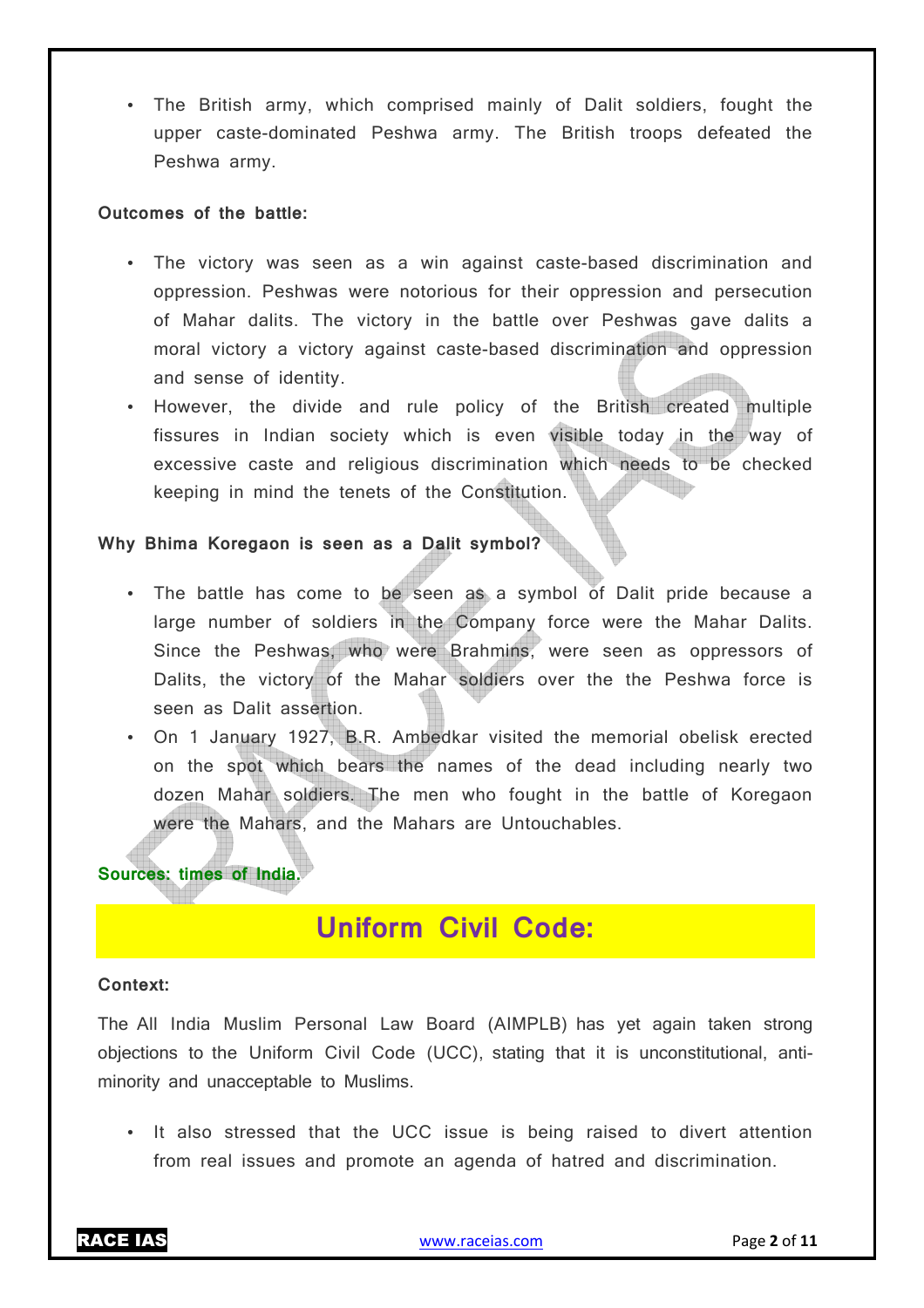## **What is the uniform civil code?**

A generic set of governing laws for every citizen without taking into consideration the religion.

#### **What the constitution says?**

Article 44 of the Constitution says that there should be a Uniform Civil Code. According to this article, "The State shall endeavor to secure for the citizens a uniform civil code throughout the territory of India". Since the Directive Principles are only guidelines, it is not mandatory to use them.

#### **India needs a Uniform Civil Code for the following reasons:**

- A secular republic needs a common law for all citizens rather than differentiated rules based on religious practices.
- Gender justice: The rights of women are usually limited under religious law, be it Hindu or Muslim. Many practices governed by religious tradition are at odds with the fundamental rights guaranteed in the Indian Constitution.
- Courts have also often said in their judgements that the government should move towards a uniform civil code including the judgement in the Shah Bano case.

## **Does India not already have a uniform code in civil matters?**

Indian laws do follow a uniform code in most civil matters – Indian Contract Act, Civil Procedure Code, Sale of Goods Act, Transfer of Property Act, Partnership Act, Evidence Act etc. States, however, have made hundreds of amendments and therefore in certain matters, there is diversity even under these secular civil laws.

## **Why is UCC not desirable at this point?**

- Secularism cannot contradict the plurality prevalent in the country.
- Cultural diversity cannot be compromised to the extent that our urge for uniformity itself becomes a reason for threat to the territorial integrity of the nation.

#### **Constitutional Hurdle:**

Article 25 of Indian constitution, that seeks to preserve the freedom to practise and propagate any religion gets into conflict with the concepts of equality enshrined under Article 14 of Indian Constitution.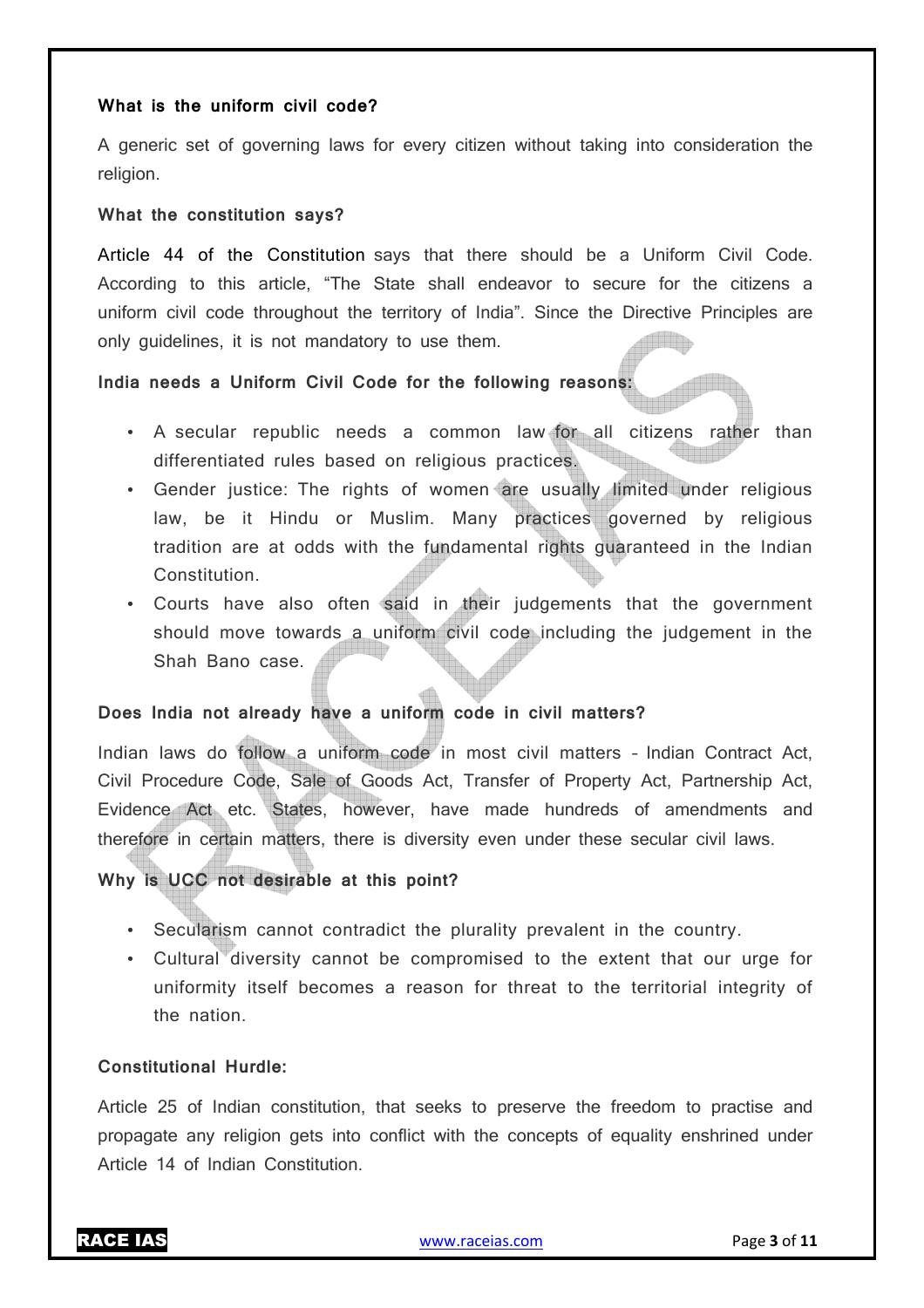## **Sources: Indian Express.**

## **Karnataka anti-cow slaughter legislation:**

#### **Context:**

Accusing the Government of creating fear psychosis among farmers using the Karnataka Prevention of Slaughter and Preservation of Cattle Act, a convention of dairy farmers has demanded that the legislation be scrapped at the earliest in their interest.

## **Concerns:**

- Police were harassing farmers by using the provisions of the legislation.
- While farmers are under watch by banning cow slaughter, the sale and export of beef by corporates has not been banned.
- Farmers are banned from selling their cows to slaughter houses even if they were infertile. This results in more number of farmers, particularly dairy farmers, quitting agriculture and allied activities.
- Even the transport of cattle had become difficult as farmers needed to take permission from various authorities concerned even for it.

## **What are the demands?**

The Government should buy infertile cows from farmers at market rates till it withdraws the legislation.

• The word 'cattle' in the legislation is defined as "cow, calf of a cow and bull, bullock, and he or she buffalo below the age of 13 years".

## **Controversial Provisions:**

## **Who has the power to conduct searches?**

- Police officers ranked sub-inspector and above or a competent authority will have the power to search premises and seize cattle and materials used or intended to use to commit the offence.
- Such seizures, if any, will then be reported before the Sub Divisional Magistrate without unreasonable delay.

#### **What are the penalties?**

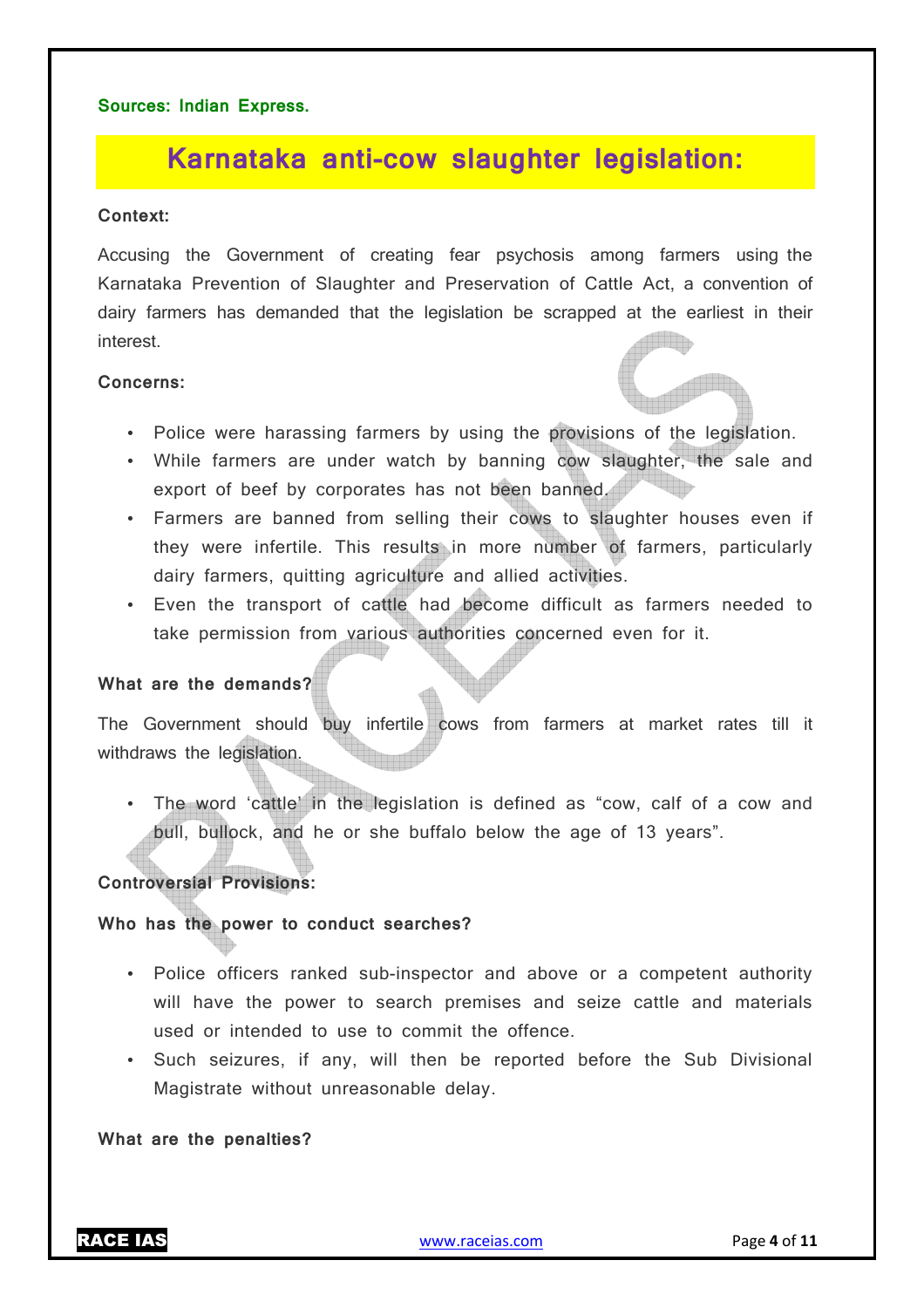- It is a cognizable offence, violators can attract three to seven years of imprisonment.
- While a penalty between Rs 50,000 and Rs 5 lakh can be levied for the first offence, second and subsequent offences can attract penalties ranging between Rs 1 lakh and Rs 10 lakh.

### **Dairy economics:**

- The sector that will take the largest hit from the legislation is the dairy industry. India's dairy industry is massive with an annual turnover of Rs 6.5 lakh crore – making it by far India's largest agricultural product.
- India's farmers earn more from dairy than wheat and rice put together. India has almost as many bovines as people in the United States with one for every four Indians.
- The problem with the bill is that that slaughter is integral to the dairy industry's economic functioning. Dairy farming in India functions on small margins. As a result, the upkeep of unproductive animals would throw their bottom lines out of alignment.

## **Sources: the Hindu.**

## **Armed Forces (Special Powers) Act (AFSPA):**

#### **Context:**

Prime Minister Narendra Modi recently said efforts were on to improve the law-andorder situation for the controversial **Armed Forces (Special Powers) Act** of 1958 to be completely lifted from the northeast.

• He said the AFSPA could be withdrawn (from April 1) partially from Assam, Manipur and Nagaland due to peaceful conditions since 2014.

#### **What does the AFSPA mean?**

In simple terms, AFSPA gives armed forces the power to maintain public order in "disturbed areas".

**Powers given to armed forces:**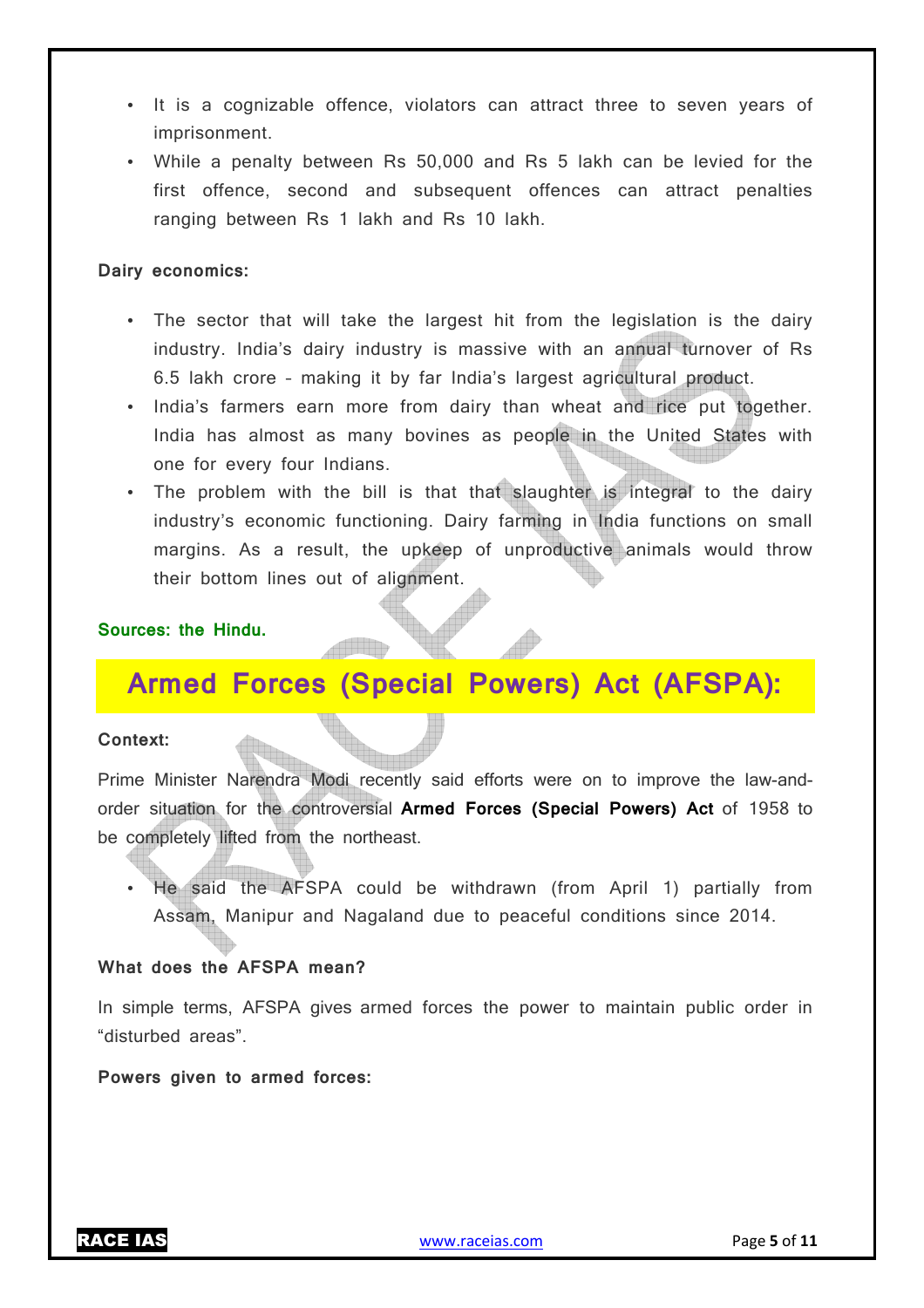- 1. They have the authority to prohibit a gathering of five or more persons in an area, can use force or even open fire after giving due warning if they feel a person is in contravention of the law.
- 2. If reasonable suspicion exists, the army can also arrest a person without a warrant; enter or search premises without a warrant; and ban the possession of firearms.
- 3. Any person arrested or taken into custody may be handed over to the officer in charge of the nearest police station along with a report detailing the circumstances that led to the arrest.

## **What is a "disturbed area" and who has the power to declare it?**

A disturbed area is one which is declared by notification under Section 3 of the AFSPA. An area can be disturbed due to differences or disputes between members of different religious, racial, language or regional groups or castes or communities.

• The Central Government, or the Governor of the State or administrator of the Union Territory can declare the whole or part of the State or Union Territory as a disturbed area.

## **Has there been any review of the Act?**

On November 19, 2004, the Central government appointed a five-member committee headed by Justice B P Jeevan Reddy to review the provisions of the act in the north eastern states.

• The committee submitted its report in 2005, which included the following recommendations: (a) AFSPA should be repealed and appropriate provisions should be inserted in the Unlawful Activities (Prevention) Act, 1967; (b) The Unlawful Activities Act should be modified to clearly specify the powers of the armed forces and paramilitary forces and (c) grievance cells should be set up in each district where the armed forces are deployed.

The 5th report of the Second Administrative Reforms Commission on public order has also recommended the repeal of the AFSPA.

**Naga People's Movement for Human Rights vs Union of India- SC's 1997 verdict laid down guidelines for use of AFSPA:**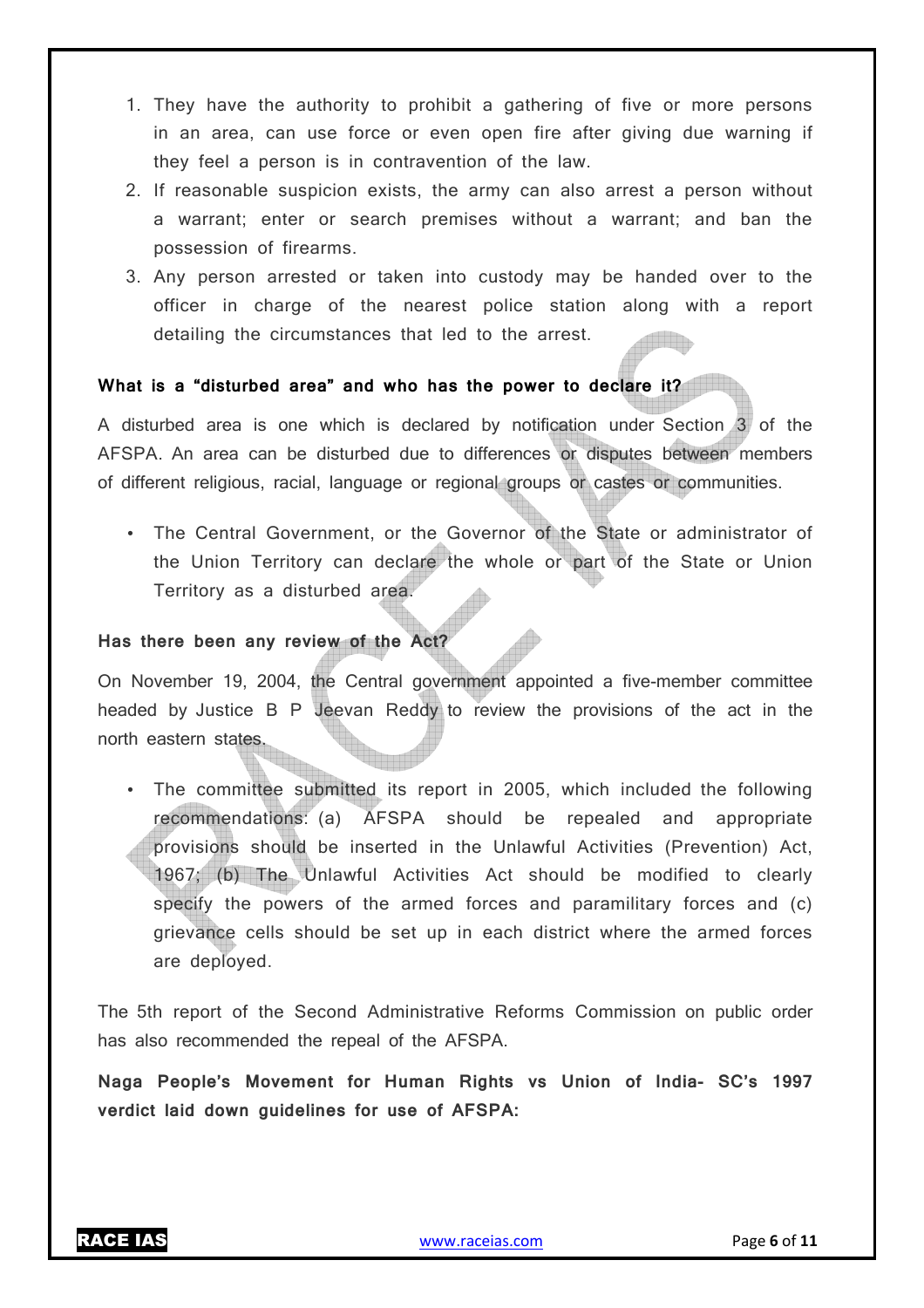- The 1997 judgment of a Constitution Bench held that the power under Section 4(a) of the AFSPA to use deadly force should be employed only under "certain circumstances".
- The court noted that the "power to cause death is relatable to maintenance of public order in a disturbed area and is to be exercised under definite circumstances".
- These preconditions include a declaration by a high-level authority that an area is "disturbed". The officer concerned decides to use deadly force on the opinion that it is "necessary" to maintain public order. But he has to give "due warning" first.
- The persons against whom the action was taken by the armed forces should have been "acting in contravention of any law or order for the time being in force in the disturbed area".

## **Naga killings point to AFSPA pitfalls:**

In December 2021, a group of daily wage workers who were returning to their village were killed by 21 Para Commando unit, reportedly after information that some NSCN(K) terrorists were travelling in the area.

- Following the killings, the Chief Minister Neiphiu Rio had demanded the repeal of the Armed Forces (Special Powers) Act.
- Rio criticised the Union Government for extending the "disturbed area" tag for Nagaland every year.

**Sources: the Hindu.**

<mark>e se se se se se</mark> s

## **Recent steps to prevent Cyber Breaches:**

## **Context:**

India's nodal cybersecurity agency, Computer Emergency Response Team (CERT-In) has taken the following steps to prevent Cyber Breaches:

- All service providers, intermediaries, data center providers, corporates, and government organizations have to report cyber incidents within six hours of their detection.
- The new directions require virtual asset, exchange, and custodian wallet providers to maintain records on KYC and financial transactions for a period of five years.

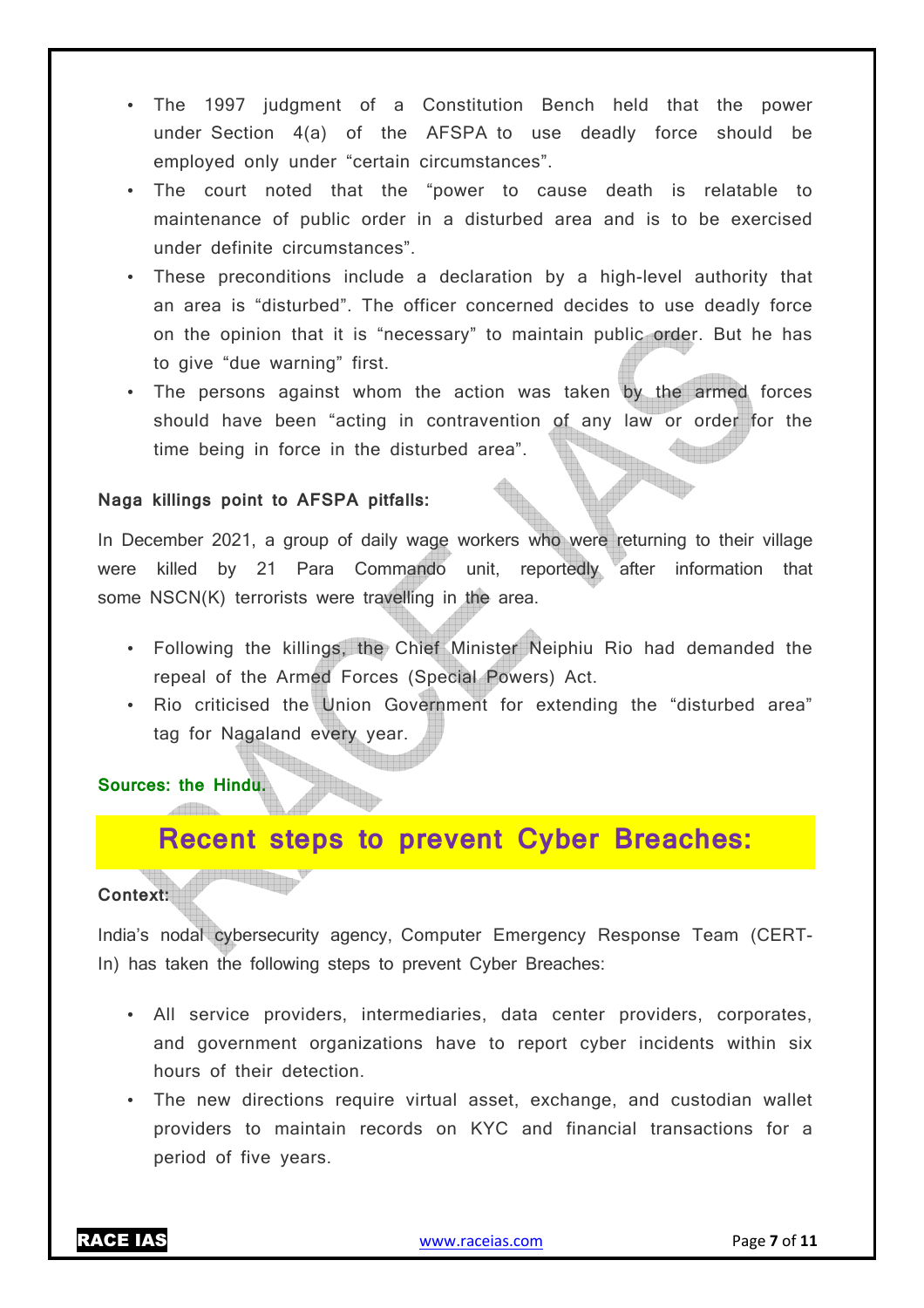- Companies providing cloud, virtual private network (VPN) will also have to register validated names, emails, and IP addresses of subscribers.
- Service providers will also have to provide information and assistance to CERT-In for any action taken to mitigate the impact of the cyber incident.
- To ensure the chain of events is accurately reflected in the time frame, service providers have been asked to connect and synchronize all their ICT systems clocks to the Network Time Protocol (NTP) Server of the National Informatics Centre (NIC) or National Physical Laboratory (NPL).

## **Need for:**

The directions have been issued under the provisions of sub-section (6) of section 70B of the Information Technology Act, 2000 after CERT-In found certain gaps that were "causing hindrance to incident analysis".

#### Significance:

CERT-In said these directions will enhance "overall cybersecurity posture" and guarantee "safe and trusted Internet" in the country.

#### **What is NTP?**

NTP is a protocol used for reliably transmitting and receiving accurate time sources over TCP/IP-based networks. It is used for synchronizing the internal clock of computers to a common time source.

## **Cyber attacks in the country:**

Cyberattacks on Indian organizations have more than doubled in recent years. For instance, ransomware attacks on Indian organizations in 2021 increased 218% yearon-year (YoY), reported security firm Palo Alto Networks.

## **What is CERT-In?**

CERT-In is the national nodal agency for responding to computer security incidents as and when they occur.

- The constituency of CERT-In is the Indian Cyber Community.
- CERT-In was established in 2004 as a functional organization of the Ministry of Electronics and Information Technology.

**Functions:**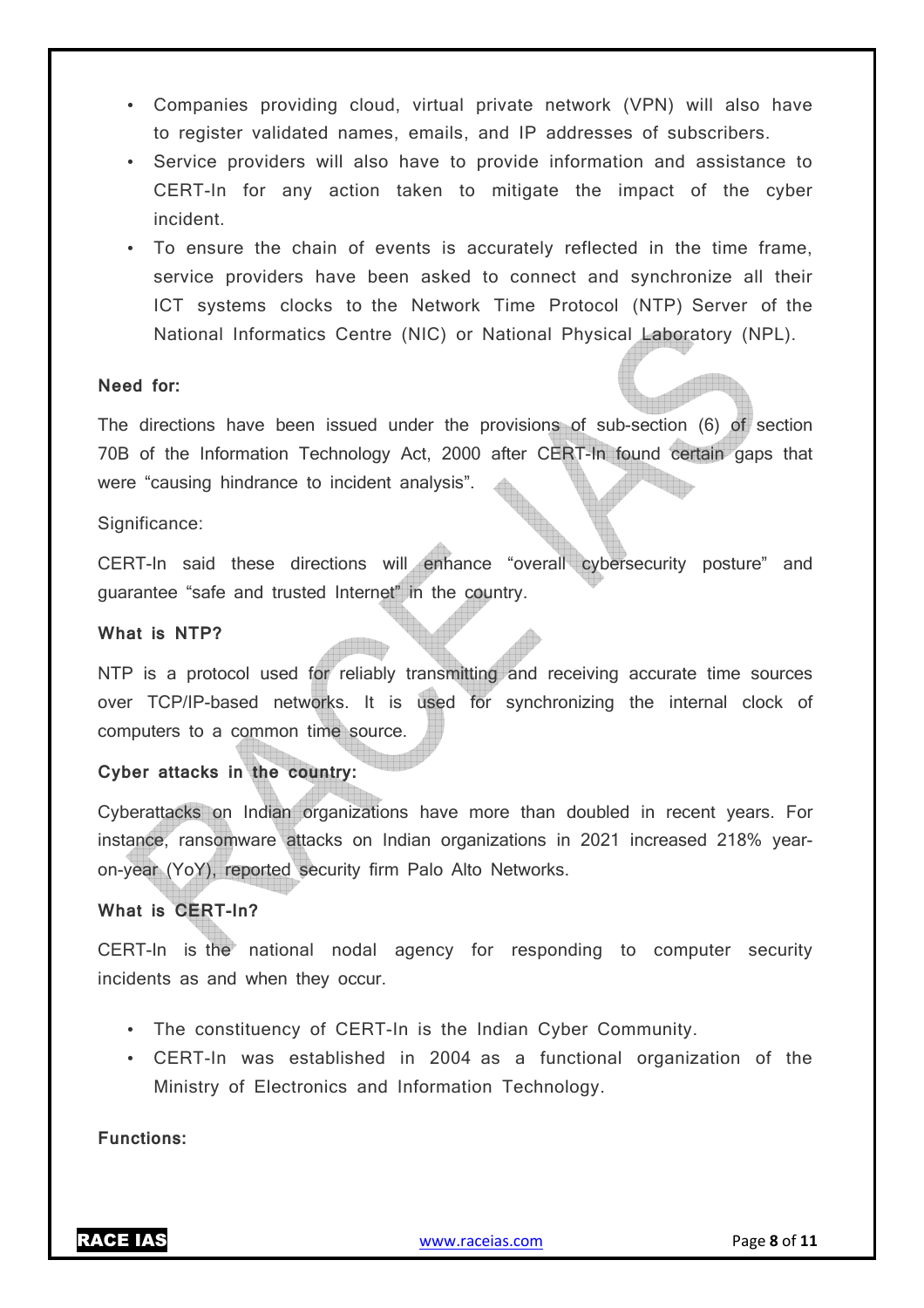The Information Technology (Amendment) Act 2008 designated CERT-In to serve as the national agency to perform the following functions in the area of cyber security:

- Collection, analysis and dissemination of information on cyber incidents.
- Forecast and alerts of cyber security incidents.
- Emergency measures for handling cyber security incidents.
- Coordination of cyber incident response activities.
- Issue guidelines, advisories, vulnerability notes and whitepapers relating to information.
- Security practices, procedures, prevention, response and reporting of cyber incidents.
- Such other functions relating to cyber security as may be prescribed.

## **Sources: the Hindu.**

## **Labour force participation rate (LFPR):**

- LFPR essentially is the percentage of the working-age (15 years or older) population that is asking for a job; it represents the "demand" for jobs in an economy.
- It includes those who are employed and those who are unemployed.

## **Why in News?**

In India, the LFPR is not only lower than in the rest of the world but also falling.

• The world over, LFPR is around 60%. In India, it has been sliding over the last 10 years and has shrunk from 47% in 2016 to just 40% as of December 2021.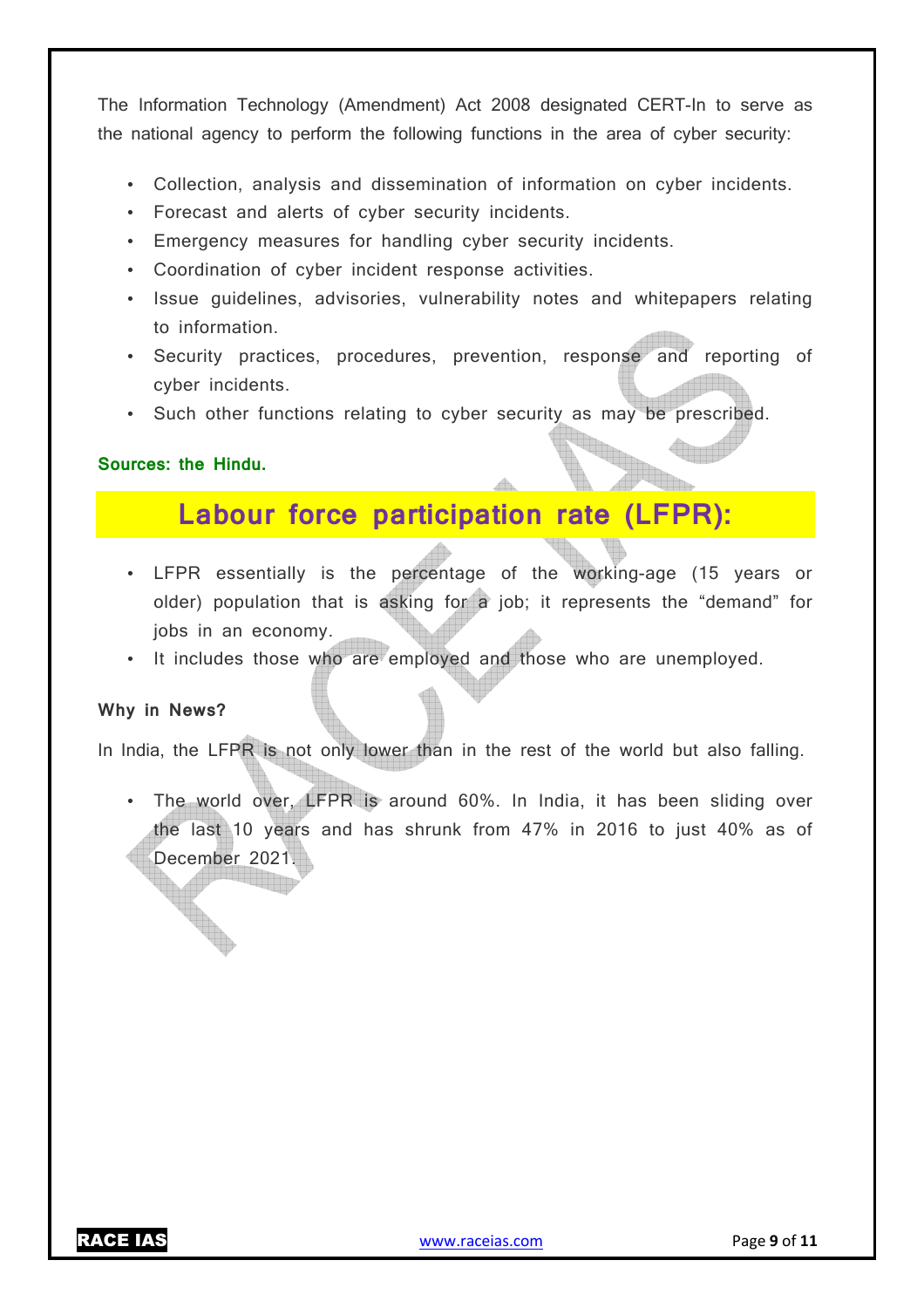

## **World Book and Copyright Day 2022:**

To promote awareness on the benefits of reading books, World Book Day, also known as World Book and Copyright Day 2022 is observed every year on April 23.

- The day is celebrated by UNESCO and other related organisations across the world to honour authors, and books, promote the art of reading, etc.
- In 2022, the World Book Capital is the Mexican city of Guadalajara.
- The World Book Capital of 2021 was Tbilisi, Georgia.

The theme for World Book and Copyright Day 2022 is "Read, so you never feel low".

## **Why was this day chosen?**

UNESCO has selected 23rd April as World Book Day to pay tribute to great literary figures including William Shakespeare, Miguel Cervantes, and Inca Garcilaso de la Vega who died on this day.